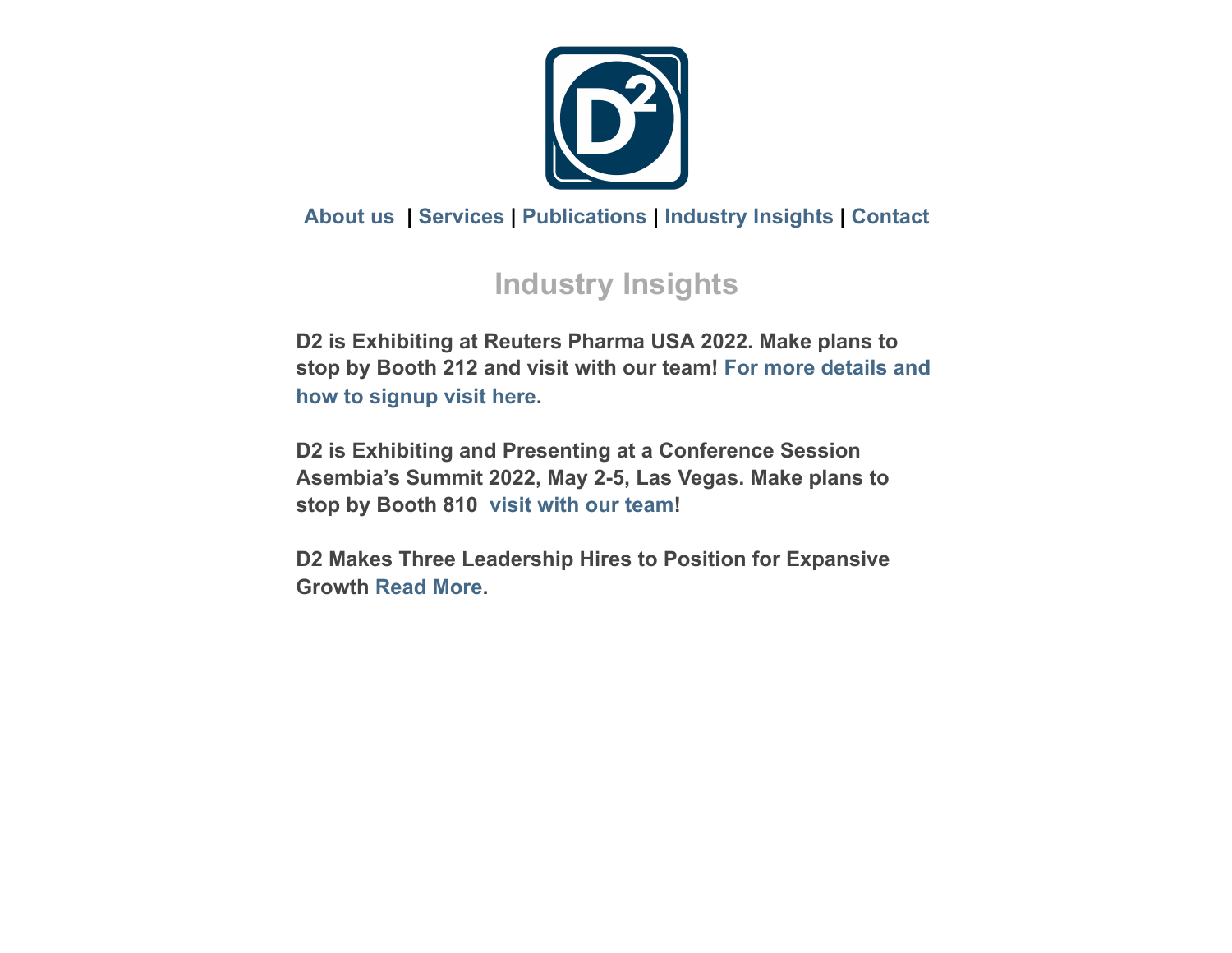## **Industry Insights**

**D2 is Exhibiting at Reuters Pharma USA 2022. Make plans to [stop by Booth 212 and visit](https://go.vbt.email/r/36Pm/?__vbtrk&_uax&ct) with our team! For more details and how to signup visit here.**

**D2 is Exhibiting and Presenting at a Conference Session Asembia's Summit 2022, May 2-5, Las Vegas. Make plans to stop by Booth 810 to [visit with our team!](https://go.vbt.email/r/36Pn/?__vbtrk&_uax&ct)**

**D2 Makes Three Leadership Hires to Position for Expansive Growth [Read More](https://go.vbt.email/r/36Po/?__vbtrk&_uax&ct).**

### <span id="page-1-0"></span>**Publications**

#### **A New Approach in a New World: How To Optimize Pharma Market Access**

The pharmaceutical industry is undergoing dynamic change. Big pharma companies are consolidating distribution channels to improve their [return on investment \(ROI\)](https://go.vbt.email/r/36PJ/?__vbtrk&_uax&ct) **Read full publication**

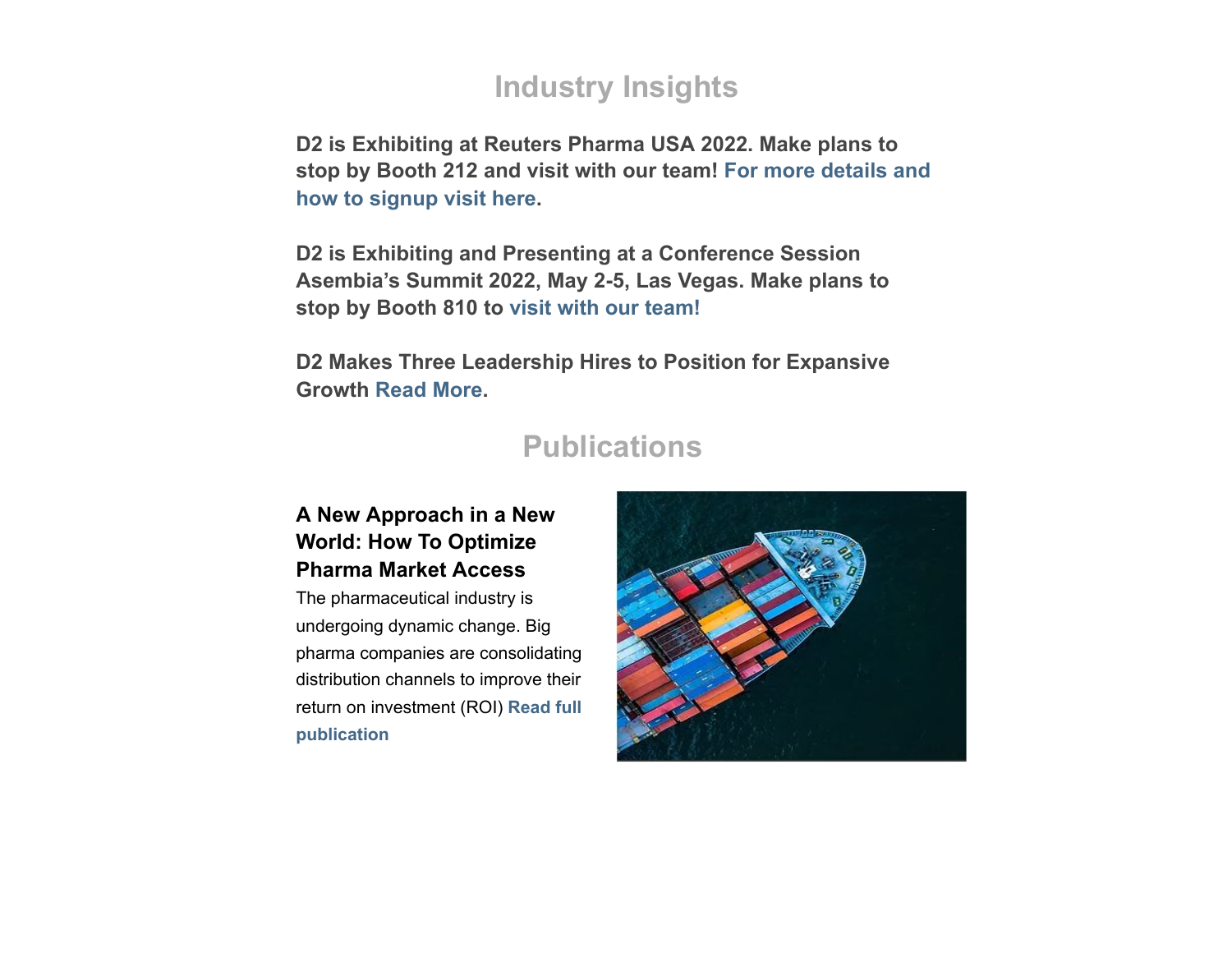

#### **Re-Envisioning the Future of Specialty Pharmacy using New Technology**

Two major trends have been driving the rapid expansion of specialty pharmacies: 1. An Increase in Specialty and Limited-Distribution Drugs 2. A Major shift towards Specialized Therapies and Improved Patient Care. **[Read full story](https://go.vbt.email/r/36PK/?__vbtrk&_uax&ct)**

# **Profile - D2 Consultant**



#### **[DAVID A VOGEL, MBA](https://go.vbt.email/r/39NC/?__vbtrk&_uax&ct)**

#### **SENIOR VICE PRESIDENT Strategy Operations & Technology**

#### **Expertise**

- Growth Strategy Development
- Operational & Performance **Execution**
- EBIT Optimization

David Vogel is an accomplished, driven, business growth and strategy leader with extensive financial skills, strong clinical management knowledge, and extensive relationships in the financial, healthcare, and pharmacy industries. **[See full profile](https://go.vbt.email/r/36Pp/?__vbtrk&_uax&ct)**

# <span id="page-2-0"></span>**Digital Solutions**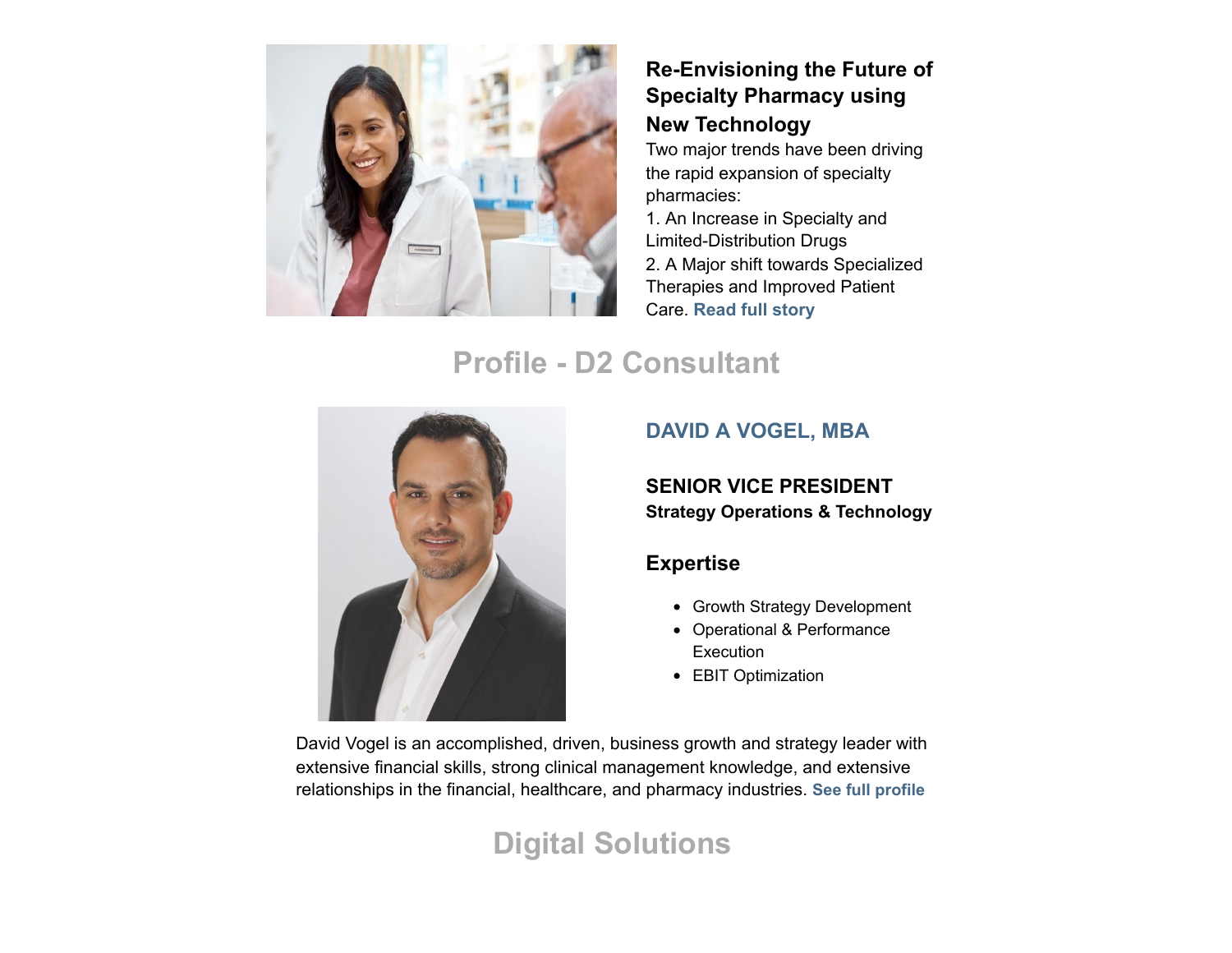

**Patient Enagement** Specialty pharmacy accreditation is key in demonstrating your organizations commitment to patient quality, safety, and care with manufacturer and payer requirements.

**SP Technology** Accreditation Attainment Re-accreditation/Compliance Licensure Tracking Sales Training Patent Management Digital Engagement

**Electronic Prior Authorization** For patients on specialty therapies, every second counts. 62% of specialty therapies are lost, misrouted, incomplete ..

[Learn More](https://go.vbt.email/r/36VI/?__vbtrk&_uax&ct)

[Learn More](https://go.vbt.email/r/36VH/?__vbtrk&_uax&ct)

[Learn More](https://go.vbt.email/r/36VJ/?__vbtrk&_uax&ct)

### <span id="page-3-0"></span>**About Us**

D2 provides strategic and tactical solutions from pre-launch to full commercialization within the pharmaceutical, specialty pharmacy, and related healthcare delivery markets. As a leading transformation agent, D2 leverages our industry expertise to support the many aspects of the commercialization process and has developed proprietary solutions to support Pharmacy Services, Regulatory concerns, and Patient Services. Our work accelerates efficiencies in the Healthcare industry, impacting Manufacturers, Specialty Pharmacies, Hubs, PBMs, Payers, Hospital Systems, and Patients, ultimately improving patient health. **[Learn More](https://go.vbt.email/r/36gu/?__vbtrk&_uax&ct)**